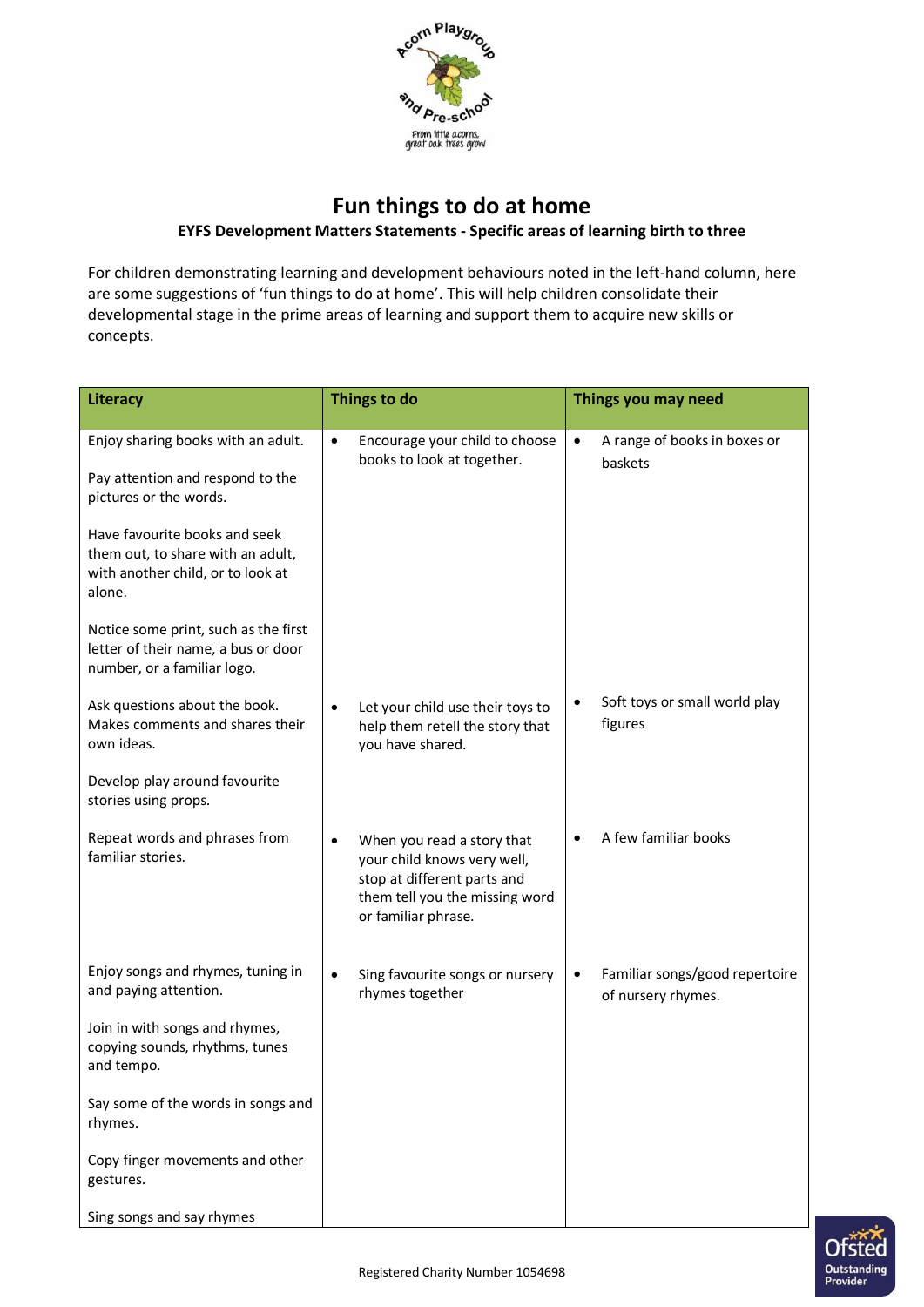| independently, for example, singing<br>whilst playing.                                                                                                                                  |                                                                                                                                                                                                                                    |                                                  |
|-----------------------------------------------------------------------------------------------------------------------------------------------------------------------------------------|------------------------------------------------------------------------------------------------------------------------------------------------------------------------------------------------------------------------------------|--------------------------------------------------|
| Enjoy drawing freely.<br>Add some marks to their drawings,<br>which they give meaning to. For<br>example: "That says mummy."<br>Make marks on their picture to<br>stand for their name. | Draw and paint with your child<br>and let them see what you are<br>doing.<br>When you write a shopping list<br>٠<br>or complete a form, give your<br>child a piece of paper so that<br>they can copy you using their<br>own marks. | Paper, card, paints, pencils,<br>crayons, chalk. |

| <b>Maths</b>                                                                                                                                                                                                                          | Things to do                                                                                                                                                                                                                                                                                                    | Things you may need                                                                                           |  |
|---------------------------------------------------------------------------------------------------------------------------------------------------------------------------------------------------------------------------------------|-----------------------------------------------------------------------------------------------------------------------------------------------------------------------------------------------------------------------------------------------------------------------------------------------------------------|---------------------------------------------------------------------------------------------------------------|--|
| React to changes of amount in a<br>group of up to three items.<br>Compare amounts, saying 'lots',<br>'more' or 'same'.<br>Develop counting-like behaviour,<br>such as making sounds, pointing, or<br>saying some numbers in sequence. | Make a game of skittles using<br>$\bullet$<br>empty plastic bottles and keep<br>a score of how many skittles<br>you have knocked over. When<br>counting the skittles, slowly<br>count each one out loud for<br>your child to hear.<br>You can write down the scores<br>to compare them throughout<br>your game. | Empty plastic bottles and small<br>ball.                                                                      |  |
| Combine objects like stacking<br>blocks and cups. Put objects inside<br>others and take them out again.<br>Build with a range of resources                                                                                            | Play a stacking game or make<br>$\bullet$<br>your own with disposable cups.<br>Your child can decorate them<br>with stickers if they wish.                                                                                                                                                                      | Disposable cups<br>$\bullet$                                                                                  |  |
| Take part in finger rhymes with<br>numbers.<br>Count in everyday contexts,<br>sometimes skipping numbers - '1-2-<br>$3 - 5.'$                                                                                                         | Sing counting rhymes often<br>with your child.                                                                                                                                                                                                                                                                  | Rhymes such as "Five little<br>٠<br>men in a Flying Saucer" or<br>"1,2,3,4,5, Once I Caught a Fish<br>Alive". |  |
| Compare sizes, weights etc. using<br>gesture and language - 'bigger/<br>little/smaller', 'high/low', 'tall',<br>'heavy'.<br>Notice patterns and arrange things<br>in patterns.                                                        | Let your child help you with<br>$\bullet$<br>the laundry, let your child help<br>you sort the clothes into<br>groups such as colour or<br>pattern together.                                                                                                                                                     | Laundry or sock pile.<br>$\bullet$                                                                            |  |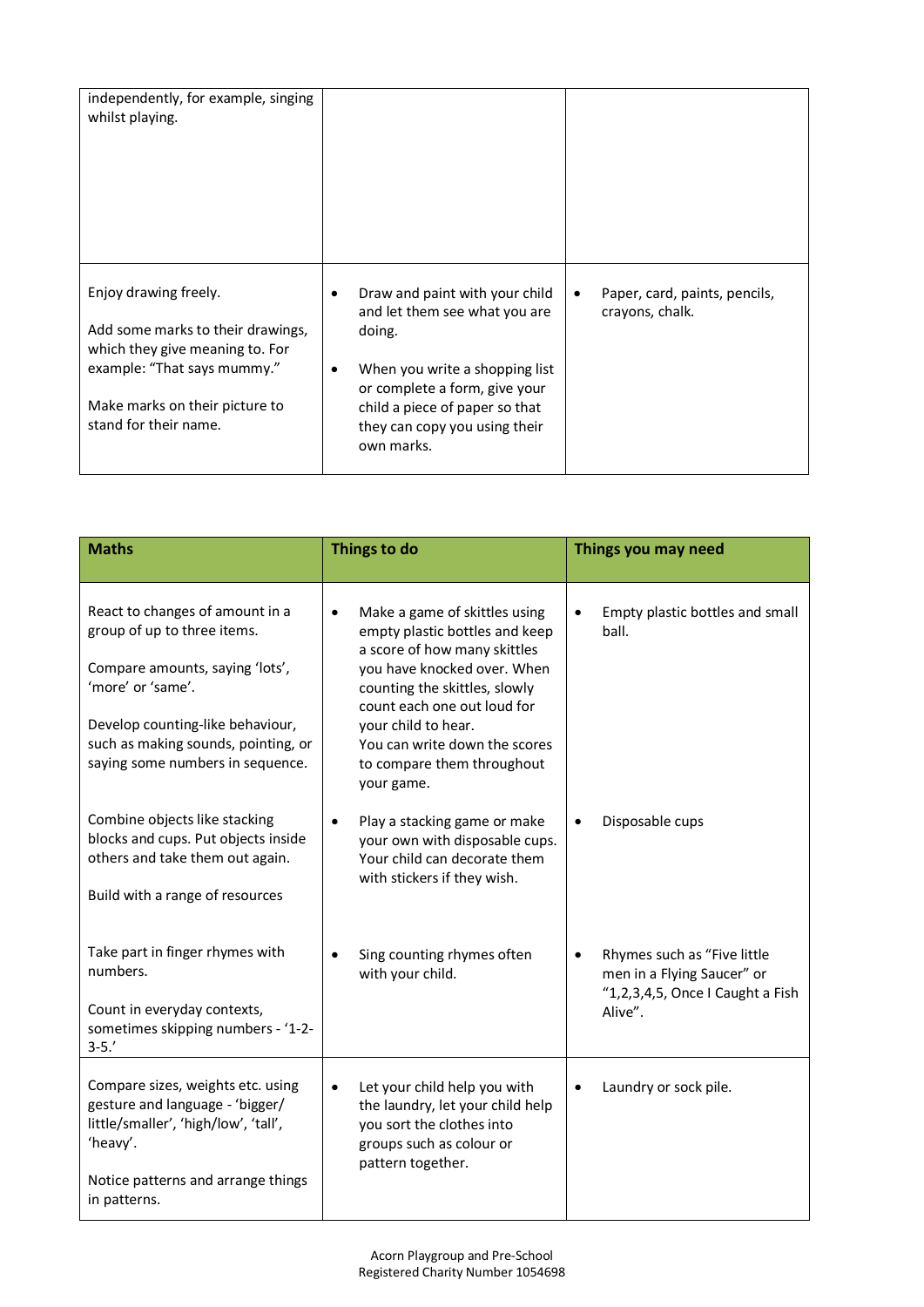| <b>Understanding the World</b>                                                                                       | Things to do                                                                                                                                                                                                                                                                                                                                                       | Things you may need                                                                                                                                              |  |
|----------------------------------------------------------------------------------------------------------------------|--------------------------------------------------------------------------------------------------------------------------------------------------------------------------------------------------------------------------------------------------------------------------------------------------------------------------------------------------------------------|------------------------------------------------------------------------------------------------------------------------------------------------------------------|--|
| Make connections between the<br>features of their family and other<br>families.<br>Notice differences between people | Look at family photographs<br>٠<br>together and talk about the<br>people in them and the events<br>where the photograph took<br>place.<br>Encourage your child to look in a<br>٠<br>mirror at their own features and<br>chat about the things that are<br>the same and/or different to<br>those of the people they know.                                           | Photographs<br>Mirror                                                                                                                                            |  |
| Explore materials with different<br>properties<br>Explore natural materials, indoors                                 | Use empty recyclable tubes and<br>$\bullet$<br>add cardboard wheels to make<br>cars or trains or use old socks<br>and stuff with cotton wool to<br>make different animals. You can<br>use old buttons for eyes.<br>Make up a story game using your<br>new creations.<br>Go on a nature hunt collecting<br>$\bullet$                                                | Cardboard tubes and/or empty<br>$\bullet$<br>containers. Old socks; cotton<br>wool; needle and thread; old<br>beads and buttons.<br>Natural materials; paper and |  |
| and outside.<br>Explore and respond to different<br>natural phenomena in their setting<br>and on trips.              | twigs, stones, leaves, and<br>flowers. Arrange these into<br>pictures once home.                                                                                                                                                                                                                                                                                   | glue.                                                                                                                                                            |  |
|                                                                                                                      | Enjoy an easy cooking activity<br>$\bullet$<br>using new foods and different<br>herbs and spices such as egg<br>fried rice; spring rolls, crepes,<br>Greek salad, tomato pasta,<br>chicken satay, pizza.<br>Talk about the country the<br>recipe is from and expand on this<br>by providing fun facts - use a<br>map of the world to show where<br>the country is. | World recipes from cookbooks from<br>the library; friends and family or<br>internet                                                                              |  |

| <b>Expressive Arts and Design</b>                               | Things to do                                                                     | Things you may need                                                    |  |  |
|-----------------------------------------------------------------|----------------------------------------------------------------------------------|------------------------------------------------------------------------|--|--|
| Show attention to sounds and music.                             | Gather utensils and pans from<br>٠<br>your kitchen cupboard and make             | Pots; pans; baking sheets, metal<br>٠<br>spoons, chopsticks and rubber |  |  |
| Respond emotionally and physically<br>to music when it changes. | a band, allowing your child to<br>create different sounds. Add                   | utensils.                                                              |  |  |
| Move and dance to music.                                        | songs' rhymes and dance moves<br>to your sounds to increase their<br>excitement. |                                                                        |  |  |
| Explore their voices and enjoy                                  |                                                                                  |                                                                        |  |  |